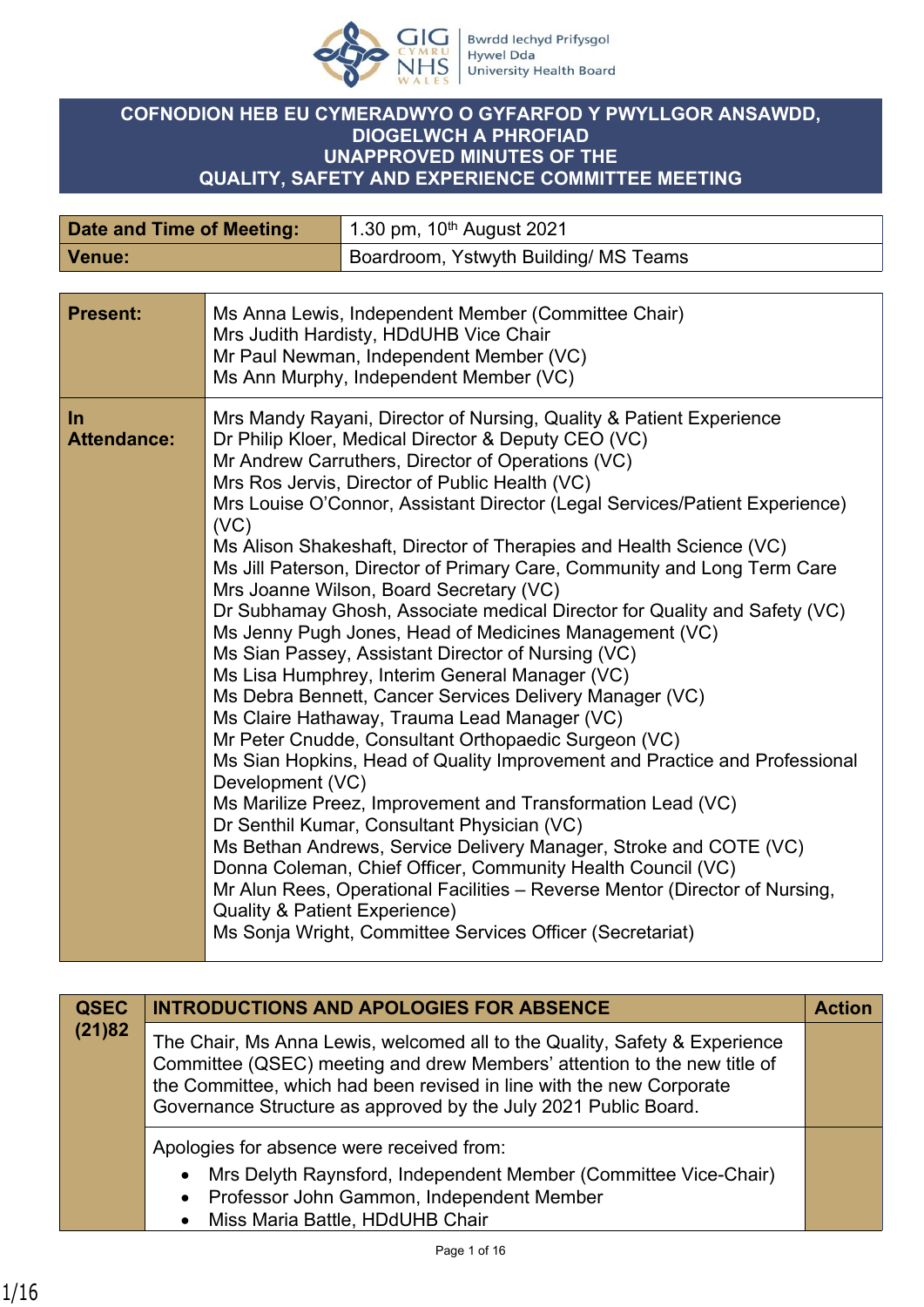| Ms Mandy Davies, Assistant Director of Nursing and Quality<br>Improvement<br>• Mrs Cathie Steele, Head of Quality & Governance<br>• Dr Barbara Wilson, Community Health Council |  |
|---------------------------------------------------------------------------------------------------------------------------------------------------------------------------------|--|
|---------------------------------------------------------------------------------------------------------------------------------------------------------------------------------|--|

|        | <b>QSEC</b>   DECLARATIONS OF INTERESTS  |  |
|--------|------------------------------------------|--|
| (21)83 | There were no declarations of interests. |  |

| <b>QSEC</b><br>(21)84 | MINUTES AND MATTERS ARISING FROM THE MEETING HELD ON 8th<br><b>JUNE 2021</b>                                                                                                                                                                                                                                                                                                                                                                                                                                                          |                  |
|-----------------------|---------------------------------------------------------------------------------------------------------------------------------------------------------------------------------------------------------------------------------------------------------------------------------------------------------------------------------------------------------------------------------------------------------------------------------------------------------------------------------------------------------------------------------------|------------------|
|                       | <b>RESOLVED</b> - that the minutes of the meeting held on $8th$ June 2021 be<br>approved as a correct record.                                                                                                                                                                                                                                                                                                                                                                                                                         |                  |
|                       | Following the presentation of a Deep Dive review of Mental Health and<br>Learning Disabilities (MHLD) services at the previous QSEC meeting on 8 <sup>th</sup><br>June 2021, and in response to a request from the Chair that further<br>information be provided in relation to anticipated timescales for the<br>implementation of plans to manage waiting lists and to address other identified<br>issues, a position report relating to specific areas of the MHLD Directorate<br>was shared with Members under 'Matters Arising'. |                  |
|                       | Mrs Judith Hardisty advised Members that the bid to Welsh Government (WG)<br>for funding to support additional capacity within Memory Assessment Services<br>referenced in the report, had been signed off by the Regional Partnership<br>Board.                                                                                                                                                                                                                                                                                      |                  |
|                       | Members remarked that, while the report included useful updates relating to<br>the individual services, it did not provide details of forecast trajectories relating<br>to the management of waiting times. Mrs Mandy Rayani undertook to ensure<br>that an update relating to planned timescales would be shared with Members.                                                                                                                                                                                                       | MR/<br><b>AC</b> |

| <b>QSEC</b> | TABLE OF ACTIONS FROM THE MEETING HELD ON 8th JUNE 2021                                                                                                                                                                                                                                                                                                                                                                                                                                                                                        |           |
|-------------|------------------------------------------------------------------------------------------------------------------------------------------------------------------------------------------------------------------------------------------------------------------------------------------------------------------------------------------------------------------------------------------------------------------------------------------------------------------------------------------------------------------------------------------------|-----------|
| (21)85      | Members reviewed the Table of Actions from the meeting held on 8th June<br>2021, and noted that all actions had been completed, or were being<br>progressed.                                                                                                                                                                                                                                                                                                                                                                                   |           |
|             | With regard to action (21) 65 (Risk 684): To follow up with relevant Lead<br>Executives the lack of an agreed replacement programme for radiology<br>equipment across the Health Board, Mrs Rayani confirmed that further<br>discussions relating to a replacement programme had been held with WG,<br>and undertook to seek clarification that costs relating to the existing equipment<br>replacement backlog would be covered by WG funding. Members were<br>further advised that Risk 684 had been updated to reflect the latest position. | <b>MR</b> |
|             | With regard to action (21) 66: To provide an update to the Committee on the<br>management of the MHLD waiting list situation, Members noted that an<br>update would be circulated to Members as discussed under 'Matters Arising'.                                                                                                                                                                                                                                                                                                             |           |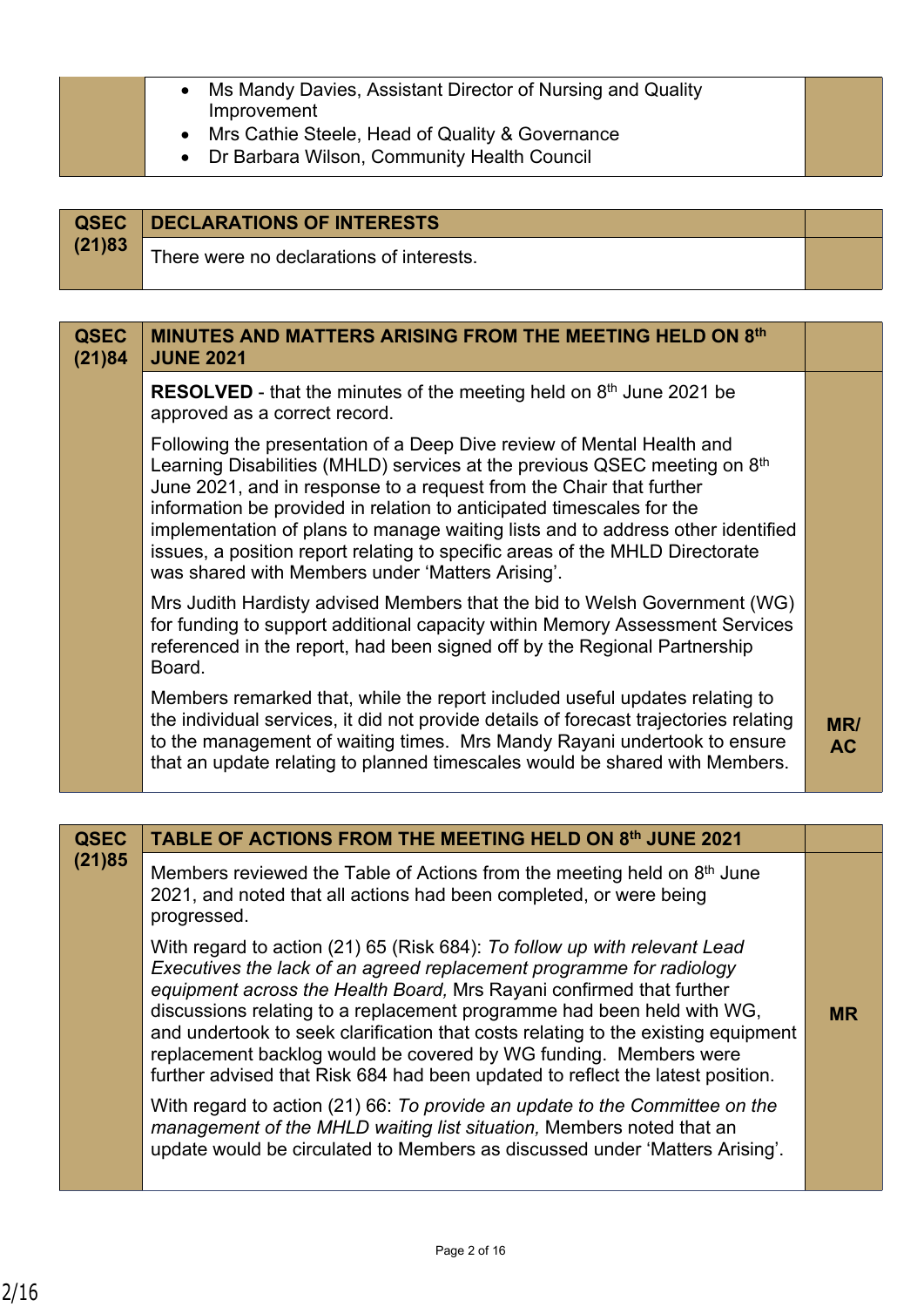| <b>QSEC</b> | APPROVAL OF QSEAC SELF-ASSESSMENT PROCESS                                                                                                                                                                                                                                                                                     |           |
|-------------|-------------------------------------------------------------------------------------------------------------------------------------------------------------------------------------------------------------------------------------------------------------------------------------------------------------------------------|-----------|
| (21)86      | Members received the Self-Assessment of Effectiveness Questionnaire<br>template which is intended for use in the Committee's annual self-assessment<br>exercise for 2020/21, noting that the questionnaire includes an extraordinary<br>question which relates to the Committee's role in the HB's response to<br>COVID-19.   |           |
|             | Mrs Rayani highlighted the following statement in Question 2: '[The<br>Committee] commissions work in support of [the Health Board's overarching<br>strategic priorities and delivery plans]' and requested that the wording be<br>amended to reflect the fact that the Committee commissions reviews, as<br>opposed to work. | <b>SW</b> |
|             | Members further noted that the dates of the review period, as presented in the<br>questionnaire, should be amended to 2020/21.                                                                                                                                                                                                | <b>SW</b> |
|             | Subject to these amendments, Members supported the use of the template for<br>use in the Committee's annual self-assessment of effectiveness exercise.                                                                                                                                                                        |           |
|             | The Committee APPROVED the Self-Assessment of Effectiveness<br>Questionnaire which, subject to the amendments agreed, will be used in the<br>Committee's annual self-assessment exercise for 2020/21.                                                                                                                         |           |

| <b>QSEC</b> | <b>QSEC TERMS OF REFERENCE</b>                                                                                                                                                                                                                                                                                                                                                        |  |
|-------------|---------------------------------------------------------------------------------------------------------------------------------------------------------------------------------------------------------------------------------------------------------------------------------------------------------------------------------------------------------------------------------------|--|
| (21)87      | The Committee's revised Terms of Reference (ToR) were presented for<br>information. Members noted that the revised ToR had been approved by the<br>Board at its meeting on 29 <sup>th</sup> July 2021, subject to removal of references to<br>Research and Innovation, which is now included within the remit of the new<br>People, Organisational Development and Culture Committee. |  |
|             | Dr Philip Kloer reflected that, given the cross-cutting nature of Research and<br>Innovation work, there would be occasions where relevant items would need<br>to be reviewed by QSEC for assurance purposes, and it was confirmed that<br>these would be reflected on the Committee's Work Programme, as and when<br>they arose.                                                     |  |
|             | The Committee NOTED QSEC's revised Terms of Reference.                                                                                                                                                                                                                                                                                                                                |  |

| <b>QSEC</b><br>(21)88 | DEEP DIVE REVIEW: WAITING TIMES FOR SINGLE CANCER PATHWAY<br>(RISK 633)                                                                                                                                          |  |
|-----------------------|------------------------------------------------------------------------------------------------------------------------------------------------------------------------------------------------------------------|--|
|                       | The findings from a Deep Dive review of the HB's ability to meet the 75%<br>waiting times target for the new Single Cancer Pathway (SCP) by March 2022<br>were received by the Committee.                        |  |
|                       | Ms Lisa Humphrey highlighted the following key points:                                                                                                                                                           |  |
|                       | • All patients are to begin treatment within 62 days from the point of<br>suspicion, rather than point of referral.                                                                                              |  |
|                       | • All patients are to be diagnosed and informed whether cancer is<br>diagnosed or ruled out within 28 days of the pathway start date. This,<br>together with the recovery of unscheduled work post-COVID-19, has |  |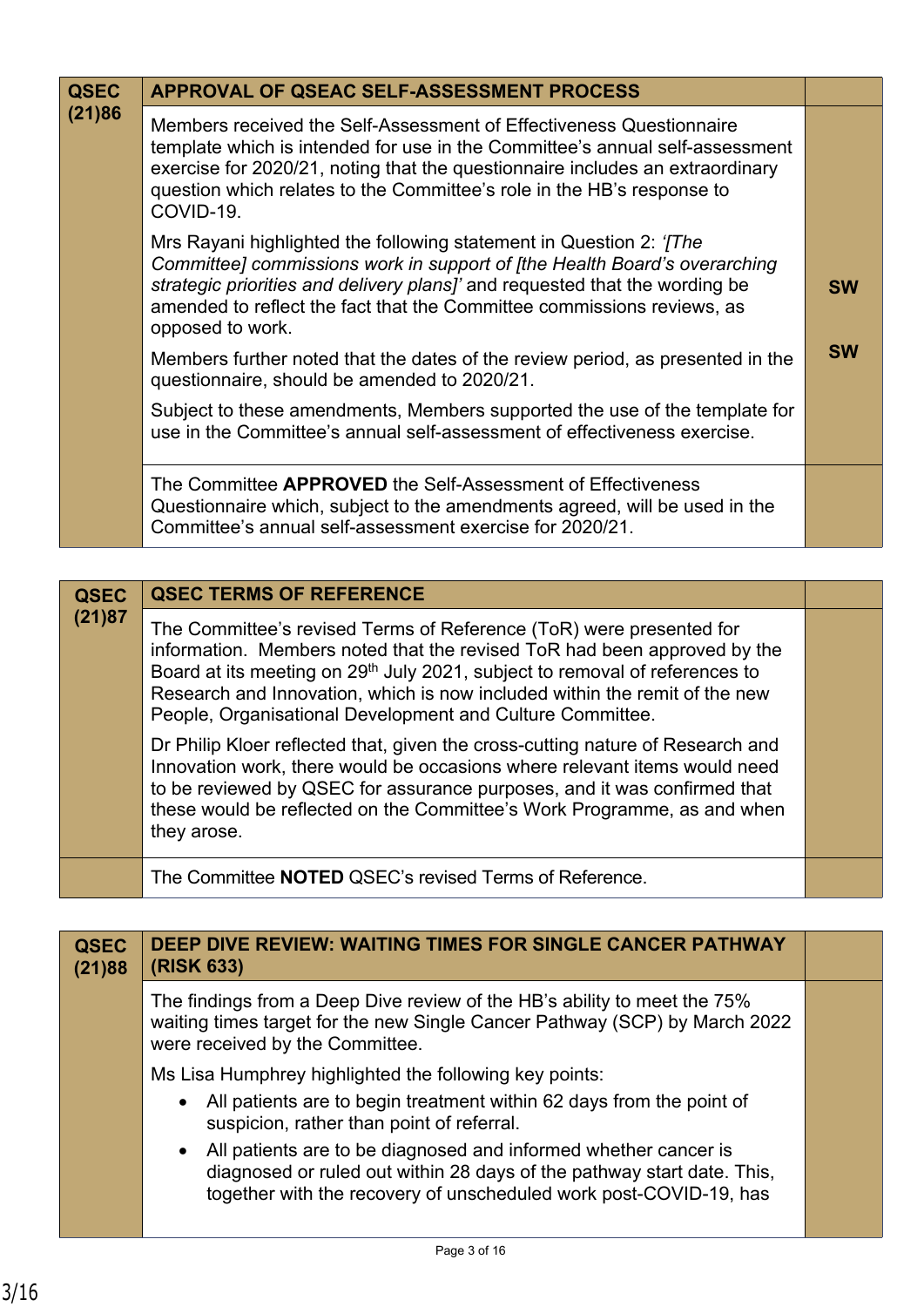increased demand, which has had a significant impact on Radiology, Pathology and Endoscopy capacity.

- The starting performance measure until March 2022 will be 75%, and will be revised upwards in subsequent years. This measure will not include pathway adjustments which had previously been made if patients were unavailable for treatment, and all waits will now be included in reporting. While this clearly benefits patients, the new measure will impact upon the HB's performance figures.
- A national framework for cancer harm reviews within NHS Wales is proposed, which will allow clinical assessment of patients waiting in excess of 104 days for a first definitive treatment in order to identify avoidable harm. Cancer Service Managers are proactively engaging with Multi-Disciplinary Teams (MDTs) to launch the National Cancer Pathway Review Framework and to provide tailored clinical data which will enable teams to assess their performance against targets and to review patient prioritisation processes. To date there has been an encouraging level of clinical engagement in this process.
- A HB Pathway Review Group will be established from late September 2021, which will review all patients waiting over 62 and 104 days to assess harm; the Group will also carry out joint reviews of tertiary cancer treatments with other Health Boards.
- Cancer Services, Informatics and WG will work together over the next 3 months to design and implement a cancer data dashboard which can be interactively interrogated by individual MDTs. A review of an existing dashboard which utilises informatics systems from other Welsh Health Boards will be undertaken to determine whether it can be adapted for use in-house.
- The HB is in the process of setting up a pilot Rapid Diagnosis Clinic to help achieve an earlier diagnosis of cancer in patients who do not meet the site-specific Urgent Suspected Cancer (USC) referral criteria. with pilot funding for 12 months having been secured from the Wales Cancer Network.
- While other Health Boards are outsourcing much of their Endoscopy work, Hywel Dda University Health Board (HDdUHB) is managing this internally, with significant support from the use of FIT10 screening in the management of USC patients on a colorectal pathway. There are plans to extend FIT10 testing to Primary Care. It was agreed that learning from national screening programmes would be shared with **Members**
- Recruitment to an Oncology Triage Line Team is underway; a proposal to operate this Triage Line on a 24/7 basis has been submitted to Tactical Group.

Responding to a query from Mr Paul Newman in relation to the data that the HB is collecting regarding outcomes e.g. 5 year survival rates, and how these compare with reported outcomes in other Health Boards or at a national level, Ms Debra Bennett explained that 5 Year survival-rate data is collected and collated centrally by the Welsh Cancer Intelligence and Surveillance Unit.

Mr Newman further queried the modelling that has been undertaken by the HB regarding the likely level of demand for cancer services in future years, and how the organisation plans to meet that demand. Ms Bennett informed Members that Health Boards are working with the Wales Cancer Network, and **LH**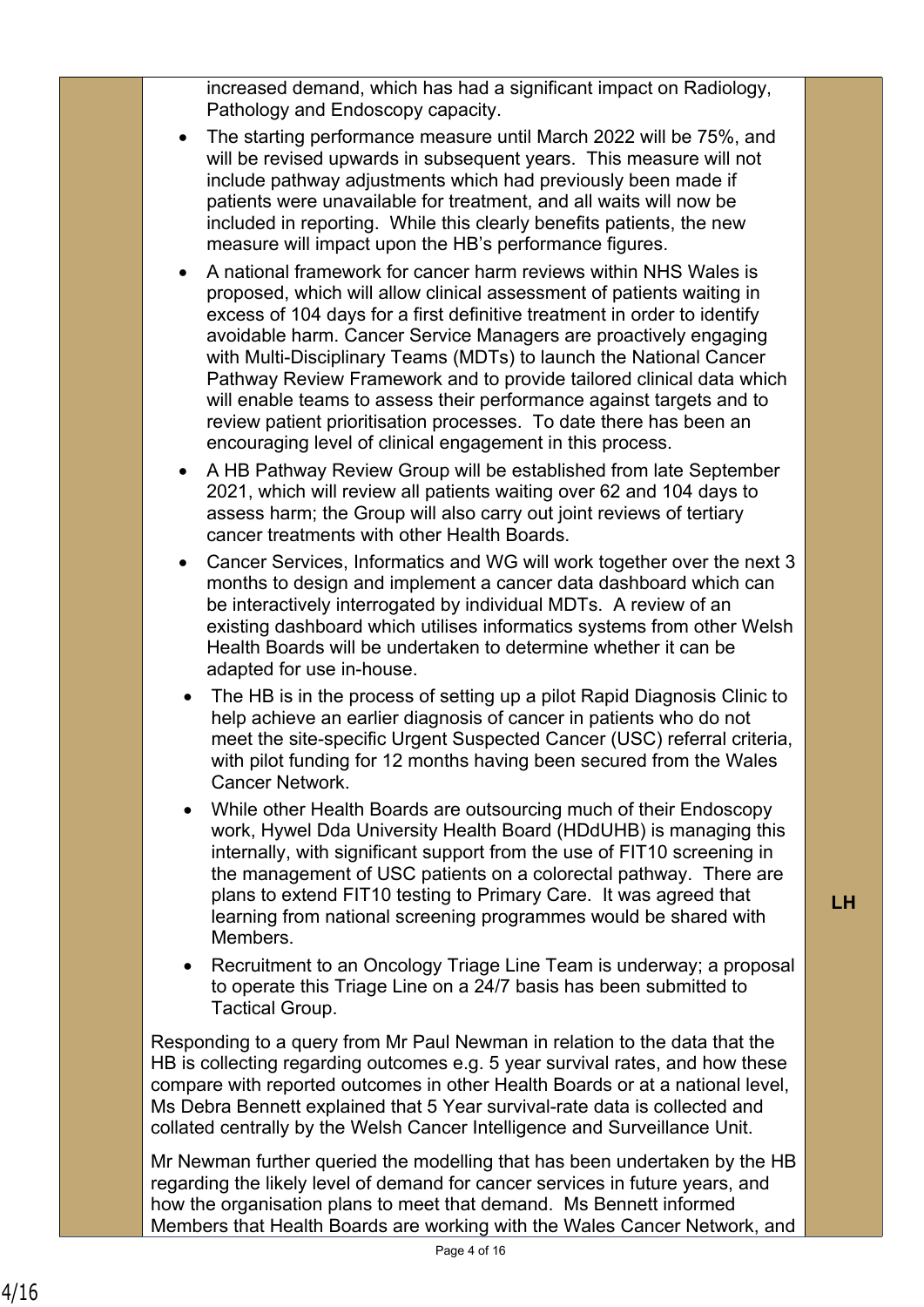| appointing SCP Improvement Leads for each HB to work on this, in line with<br>the National Optimal Pathways (NOPs) for Cancer, which inform local and<br>national capacity and demand modelling. Members were additionally advised<br>that NOPs form part of a wider SCP programme of work which will support<br>Health Boards in identifying common themes and likely trajectories for<br>demand. Further to these responses, Ms Bennett undertook to produce a<br>briefing paper which will provide further detail for Members.<br>In response to a query from Mrs Hardisty regarding confirmation of Primary<br>Care representation on the Pathway Review Group, Members were advised                                                                                                                                                                                                                                                                                                                                                                                                                                                                                                                                                                                                                                                                      | <b>DB</b> |
|---------------------------------------------------------------------------------------------------------------------------------------------------------------------------------------------------------------------------------------------------------------------------------------------------------------------------------------------------------------------------------------------------------------------------------------------------------------------------------------------------------------------------------------------------------------------------------------------------------------------------------------------------------------------------------------------------------------------------------------------------------------------------------------------------------------------------------------------------------------------------------------------------------------------------------------------------------------------------------------------------------------------------------------------------------------------------------------------------------------------------------------------------------------------------------------------------------------------------------------------------------------------------------------------------------------------------------------------------------------|-----------|
| that the Deputy Associate Medical Director, Primary Care and the Deputy<br>Medical Director, Primary Care and Community Services would serve as<br>members of the Group.                                                                                                                                                                                                                                                                                                                                                                                                                                                                                                                                                                                                                                                                                                                                                                                                                                                                                                                                                                                                                                                                                                                                                                                      |           |
| Being advised that Tertiary Specialist Centre capacity pressures at Swansea<br>Bay University Health Board (SBUHB) continue to compromise cancer<br>services, Members expressed concern in regard to associated treatment<br>delays. Mrs Hardisty commented that, while not underestimating the work<br>which is being undertaken to mitigate delays, consideration must be given to<br>the point at which performance issues are escalated and alternative service<br>provision is reviewed. Mr Andrew Carruthers informed Members that monthly<br>performance Touchpoint meetings with SBUHB have been established, and<br>that performance issues are highlighted at regular meetings which are held<br>with the SBUHB Chief Executive. In regard to considering alternative<br>providers for specialist cancer services, Mr Carruthers observed that<br>commissioning services from an alternative provider would prove challenging,<br>given that the same issues are currently impacting all Welsh tertiary services.<br>While seeking to assure Members of increased confidence engendered by the<br>more formalised governance structures which are now in place, Mr Carruthers<br>recognised that broader pan-specialty conversations may be required at<br>Executive level regarding access to tertiary services, given the existing<br>challenges. |           |
| Ms Lewis welcomed Executive discussion of patient access to Tertiary Cancer<br>services, noting that actions identified in relation to tertiary pathways into<br>SBUHB would be fed back to QSEC. It was further agreed that access issues<br>would be formally highlighted as a concern to the Board in the Committee's<br>Update Report.                                                                                                                                                                                                                                                                                                                                                                                                                                                                                                                                                                                                                                                                                                                                                                                                                                                                                                                                                                                                                    | <b>SW</b> |
| The Committee <b>NOTED</b> the findings and the update provided by the Deep Dive<br>review of the Single Cancer Pathway, and accepted the recommendations<br>contained therein:                                                                                                                                                                                                                                                                                                                                                                                                                                                                                                                                                                                                                                                                                                                                                                                                                                                                                                                                                                                                                                                                                                                                                                               |           |
| To note the impact that COVID-19 is still having on cancer pathways;<br>$\bullet$                                                                                                                                                                                                                                                                                                                                                                                                                                                                                                                                                                                                                                                                                                                                                                                                                                                                                                                                                                                                                                                                                                                                                                                                                                                                             |           |
| To take assurance in the mitigating actions in place;                                                                                                                                                                                                                                                                                                                                                                                                                                                                                                                                                                                                                                                                                                                                                                                                                                                                                                                                                                                                                                                                                                                                                                                                                                                                                                         |           |
| To take assurance that the current performance trajectory is above the<br>1% improvement per month predicted and, if continued, will enable the<br>75% target to be met by March 2022.                                                                                                                                                                                                                                                                                                                                                                                                                                                                                                                                                                                                                                                                                                                                                                                                                                                                                                                                                                                                                                                                                                                                                                        |           |
|                                                                                                                                                                                                                                                                                                                                                                                                                                                                                                                                                                                                                                                                                                                                                                                                                                                                                                                                                                                                                                                                                                                                                                                                                                                                                                                                                               |           |

|        | <b>QSEC</b> DEEP DIVE REVIEW: STROKE                                                                    |  |
|--------|---------------------------------------------------------------------------------------------------------|--|
| (21)89 | The findings from a Deep Dive Review of Stroke services performance were<br>presented to the Committee. |  |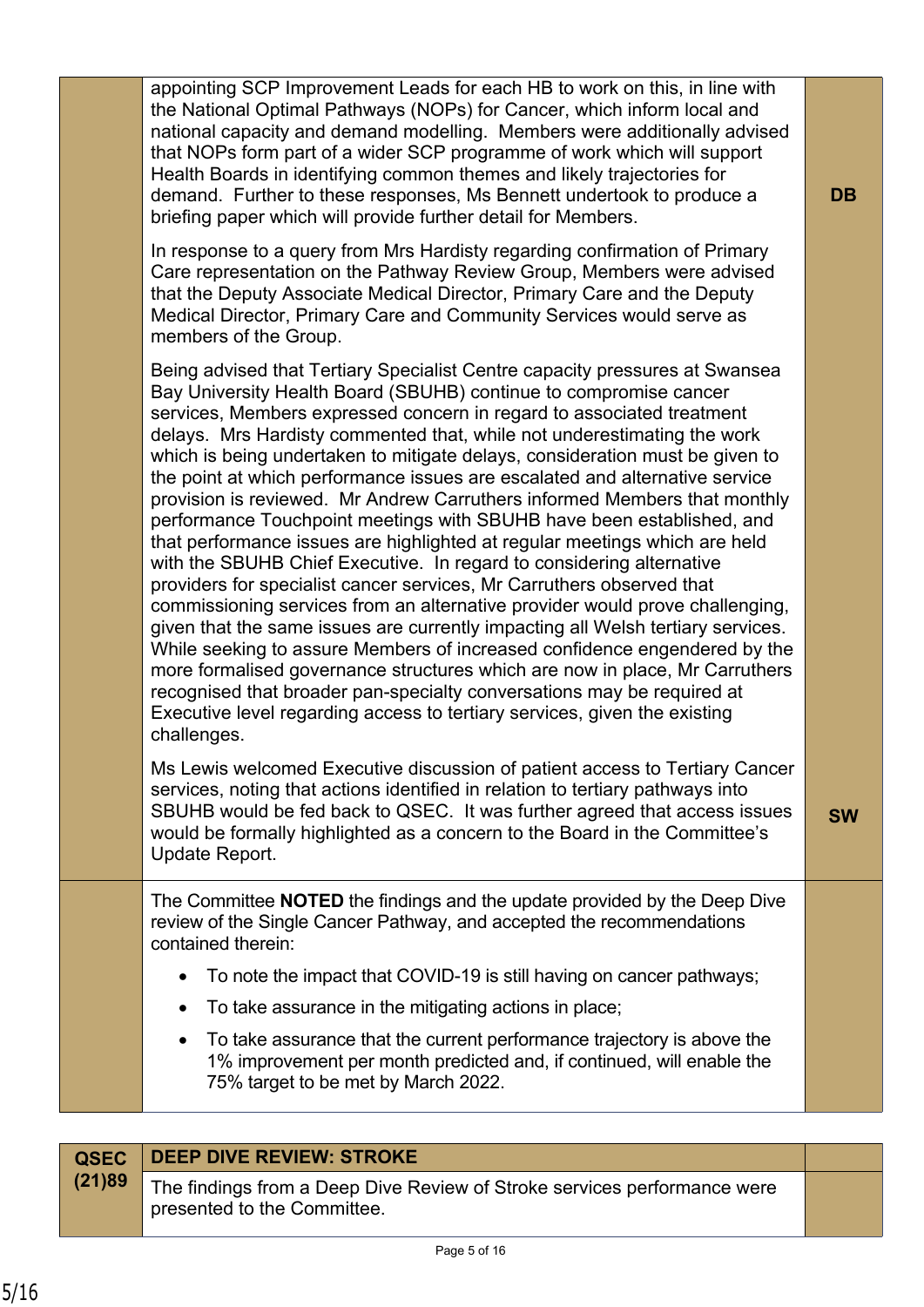Ms Bethan Andrews highlighted the following key points:

- Service re-modelling work has resumed; discussions and planning will be resumed with ARCH (A Regional Collaboration for Health) and with SBUHB in relation to the establishment of a Hyper-Acute Stroke Unit (HASU).
- While waiting lists for stroke services do not provide any cause for concern, diagnostic capacity remains a concern - although this is a broader issue and is not specific to stroke services - and work to improve capacity is being undertaken.
- Virtual Out-Patient consultations, which were undertaken during the pandemic are now continuing as good practice, however some patients will need to be seen face-to-face; this has also been accommodated.
- Thrombectomy has now come on line for a 7-day service, which is progressing to a 24/7 service and a new IT platform has been implemented for faster transfer of imaging to the North Bristol Trust Thrombectomy Unit.

Members were advised that while the Stroke teams on all 4 sites are committed to their patients and service, it is recognised that improvements are required within the service and that there are significant challenges in maintaining high standards of care across the sites - chiefly relating to staffing capacity, the need to re-model services, and recovery from the COVID-19 pandemic.

Dr Senthil Kumar elaborated upon the nature of these challenges, informing Members that work to return to pre-pandemic service standards is impacted by staffing capacity, ward closure and COVID-19-related disruption. It is becoming harder to sustain service standards and targets over 4 sites, and there is a lack of funding, which particularly affects therapy services. Members were also advised of funding shortfalls for psychological support and early supported discharge, which play a significant role in the treatment and rehabilitation of stroke patients, and were informed that the service is working closely with the Psychology Team to develop a plan/ business case to support the provision of psychology therapy.

Ms Alison Shakeshaft re-iterated the commitment of the HB's Stroke team, particularly in light of the constraints within which they are currently operating, and informed Members that the Board has recognised the challenges inherent in the HB's current Stroke service model. Members were advised that a number of business cases involving significant sums had previously been submitted to support service capacity, and that, given a national lack of Stroke therapist support, a re-design of the HB's service had been planned, which would include a review of the current offer across 4 sites. Ms Shakeshaft explained that following the COVID-19 pandemic, the service re-design will be resumed, and will be based upon the development of short-to-medium-term, rather than long-term, service provision, with work focused upon Carmarthenshire, given its proximity to the Stroke Department in Morriston Hospital, and conversations being held with SBUHB regarding the establishment of a HASU.

Recognising the need for Members to gain assurance regarding the quality and safety of the Stroke services provided by the HB (notwithstanding the challenges and constraints), Mrs Rayani queried how the outcomes of Stroke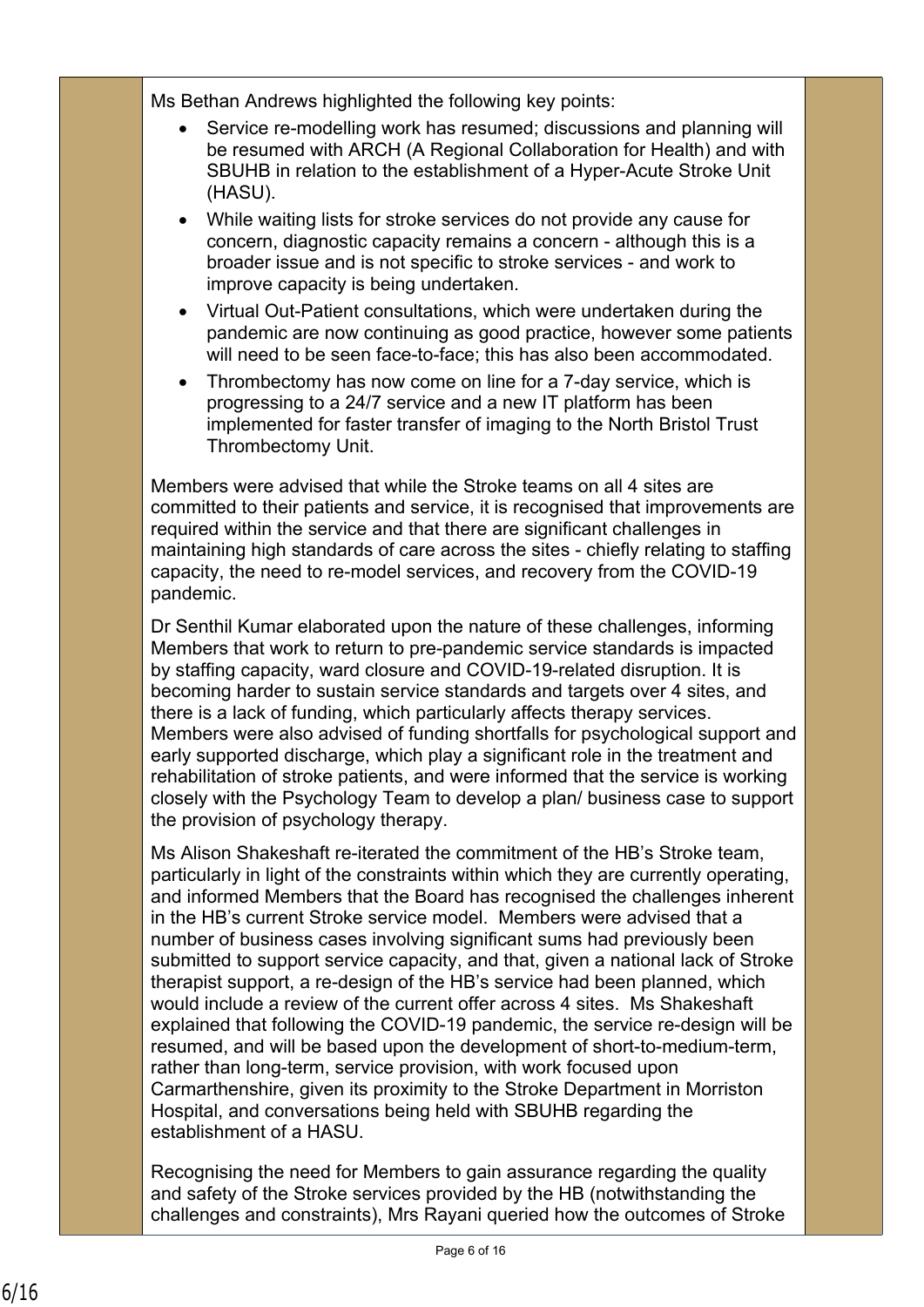|                | Accident and Emergency teams and other Acute Hospital teams in order to<br>review data, share good practice and identify areas for improvement to ensure<br>positive patient outcomes. Ms Andrews added that the Stroke service also<br>works closely with the Third Sector in order to ensure that patients' views are<br>fed into plans and discussions.                                                                                                                                                                                                                                                                                                                                                                                                                                                                                                                                                                                                                                                                                                                           |           |
|----------------|--------------------------------------------------------------------------------------------------------------------------------------------------------------------------------------------------------------------------------------------------------------------------------------------------------------------------------------------------------------------------------------------------------------------------------------------------------------------------------------------------------------------------------------------------------------------------------------------------------------------------------------------------------------------------------------------------------------------------------------------------------------------------------------------------------------------------------------------------------------------------------------------------------------------------------------------------------------------------------------------------------------------------------------------------------------------------------------|-----------|
|                | Members noted the scores and themes identified in the SSNAP (Sentinel<br>Stroke National Audit Programme) audit report, covering the period from<br>January 2021 to March 2021, which were included in the slides. Ms<br>Shakeshaft explained that this is a very comprehensive live audit, covering<br>urgent intervention, urgent assessment, in-patient rehabilitation and discharge<br>standards, and is carried out for every patient, using a complex set of metrics<br>that generate scoring levels from A (best) to E (worst). Referencing a scoring<br>of 'D' assigned to Prince Philip Hospital (PPH) Stroke Unit, Mr Newman<br>queried what this score indicated from a patient safety perspective. Dr Kumar<br>explained that the score mainly reflected low therapy capacity within the unit,<br>adding that 4 of the 10 measures upon which scores are based are linked to<br>therapy provision. Members were further informed that at the time the audit<br>was undertaken, the PPH unit had necessarily been re-located due to ward<br>closures related to COVID-19. |           |
|                | Ms Shakeshaft re-iterated that in order to achieve a fundamental improvement<br>in the performance of the HB's Stroke service, short-to medium-term re-design<br>work must be undertaken, however cautioned that there is no expedient<br>solution. Mrs Joanne Wilson informed Members that there is a planned<br>discussion of the Stroke service at the Board meeting on 30 <sup>th</sup> September<br>2021, where risks and strategic developments would be discussed. It was<br>agreed that further SSNAP audit data, providing a refreshed view of Stroke<br>Units' performance would be provided to Members at the QSEC meeting to be<br>held 7 <sup>th</sup> December 2021, by which time a clearer view of strategic decisions<br>and trajectories should be available, and that this would be reflected on the<br>Committee's work programme.                                                                                                                                                                                                                               | <b>SW</b> |
|                | The Committee NOTED the constraints and challenges which currently impact<br>the HB's Stroke service, together with mitigations in place, and <b>NOTED</b> the need<br>to escalate to Board that fundamental improvements can only be made when re-<br>design work requiring investment linked to short, medium and longer-term<br>priorities has re-started and been completed.                                                                                                                                                                                                                                                                                                                                                                                                                                                                                                                                                                                                                                                                                                     |           |
|                |                                                                                                                                                                                                                                                                                                                                                                                                                                                                                                                                                                                                                                                                                                                                                                                                                                                                                                                                                                                                                                                                                      |           |
| QSEC<br>(21)90 | <b>UPDATE ON COVID-19 RELATED ACTIVITY</b>                                                                                                                                                                                                                                                                                                                                                                                                                                                                                                                                                                                                                                                                                                                                                                                                                                                                                                                                                                                                                                           |           |
|                | An update on the HB review of suspected nosocomial COVID-19 in-patient<br>infections was presented to the Committee, together with an update regarding<br>related COVID-19 activity.                                                                                                                                                                                                                                                                                                                                                                                                                                                                                                                                                                                                                                                                                                                                                                                                                                                                                                 |           |
|                | Members were informed that the aim of the review is to understand the factors<br>that contributed to the 48 COVID-19 outbreaks experienced during October<br>2020 and February 2021, to identify the impact upon patients, and to identify<br>potential learning from these outbreaks, which would be shared across the<br>organisation.                                                                                                                                                                                                                                                                                                                                                                                                                                                                                                                                                                                                                                                                                                                                             |           |
|                | Page 7 of 16                                                                                                                                                                                                                                                                                                                                                                                                                                                                                                                                                                                                                                                                                                                                                                                                                                                                                                                                                                                                                                                                         |           |
|                |                                                                                                                                                                                                                                                                                                                                                                                                                                                                                                                                                                                                                                                                                                                                                                                                                                                                                                                                                                                                                                                                                      |           |

audit work are used to monitor and maintain the safety of the services

provided. Ms Andrews explained that Stoke teams on each site hold monthly local unit performance meetings, and that biannual meetings are held between all 4 unit teams, Welsh Ambulance Service NHS Trust, the Stroke Association,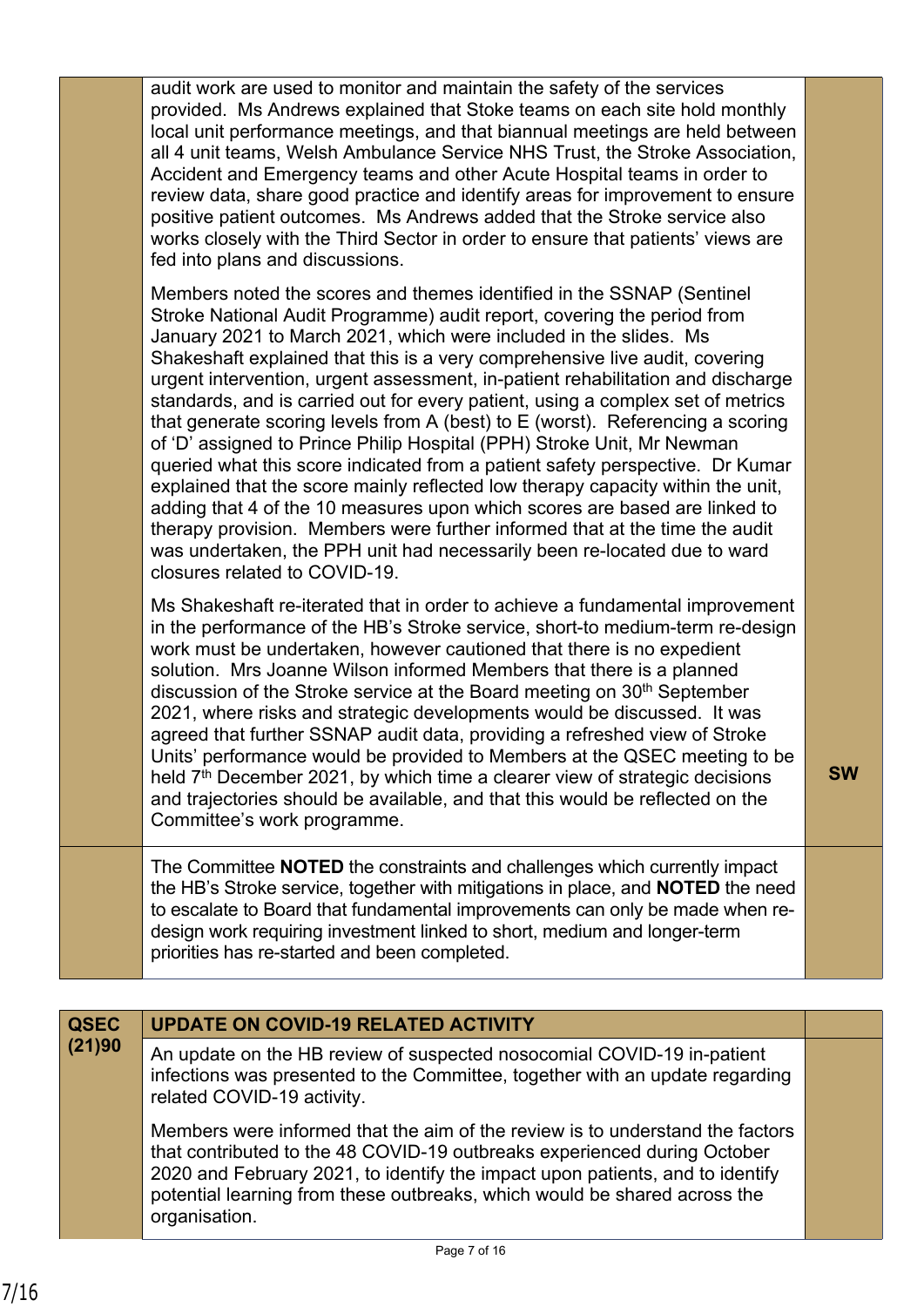| Members were presented with comparative data from patient reviews<br>reflecting cause of death where COVID-19 was a predominant cause, and<br>where it was a contributory factor, together with data indicating levels of<br>nosocomial COVID-19 infections recorded between October 2020 and March<br>2021. Members were further presented with data from reviews of COVID-19<br>outbreaks occurring on specific wards across all sites, which had occurred<br>between October 2020 and January 2021.                                                                                                                                                                                                                                                          |  |
|-----------------------------------------------------------------------------------------------------------------------------------------------------------------------------------------------------------------------------------------------------------------------------------------------------------------------------------------------------------------------------------------------------------------------------------------------------------------------------------------------------------------------------------------------------------------------------------------------------------------------------------------------------------------------------------------------------------------------------------------------------------------|--|
| Ms Sian Passey explained that many areas for improvement had been<br>identified at an early stage from these reviews, together with evidence of good<br>practice. Members were advised that individual patient reviews are currently<br>70% complete, and that next steps include the progression of thematic<br>outbreak reviews and the establishment of a multi-disciplinary Control Group<br>to discuss the findings from each infection review and share learning.                                                                                                                                                                                                                                                                                         |  |
| Expressing a level of disappointment that compliance with hand hygiene has<br>shown to be less than 85% in some areas, Mrs Hardisty sought assurance<br>that this issue would not continue to re-occur within hospital settings. Ms<br>Passey explained that regular hand hygiene audits are undertaken on hospital<br>wards, including observational audits undertaken by the Infection Prevention<br>and Control team, and that any observations are fed directly back to individual<br>staff members. Mrs Rayani informed Members that in addition to hand-<br>hygiene audits, a system of collaborative environmental safety and cleanliness<br>checks has been established, results of which are fed back to Heads of<br>Nursing and to scrutiny meetings. |  |
| Members were advised that a reference in the presentation to an increase in<br>community-acquired infection rates reflects a moment in time, and were<br>assured that rates are now stabilising.                                                                                                                                                                                                                                                                                                                                                                                                                                                                                                                                                                |  |
| The Committee <b>NOTED</b> the content of the Update on COVID-19 Related<br>Activity report and RECEIVED ASSURANCE that:                                                                                                                                                                                                                                                                                                                                                                                                                                                                                                                                                                                                                                        |  |
| • The Health Board has systems and processes in place to respond to<br>and monitor emerging trends and issues associated with COVID-19;                                                                                                                                                                                                                                                                                                                                                                                                                                                                                                                                                                                                                         |  |
| Whilst the local COVID-19 rate is currently low, continued monitoring of<br>$\bullet$<br>the local and national situation is being undertaken and the Health<br>Board is adapting to and adopting changes and requirements at pace.                                                                                                                                                                                                                                                                                                                                                                                                                                                                                                                             |  |
|                                                                                                                                                                                                                                                                                                                                                                                                                                                                                                                                                                                                                                                                                                                                                                 |  |

| <b>QSEC</b><br>(21)91 | <b>QUALITY AND SAFETY ASSURANCE REPORT</b>                                                                                                                                                                                                                                                                    |  |
|-----------------------|---------------------------------------------------------------------------------------------------------------------------------------------------------------------------------------------------------------------------------------------------------------------------------------------------------------|--|
|                       | The Quality and Safety Assurance Report was presented to the Committee,<br>providing Members with information on patient safety incidents, including<br>externally reported patient safety incidents, quality improvement, Welsh<br>Health Circulars (WHCs) and inspections by Healthcare Inspectorate Wales. |  |
|                       | Members' attention was drawn to the following points:                                                                                                                                                                                                                                                         |  |
|                       | During the last financial year, the reporting requirements for serious<br>incidents to the Delivery Unit changed and therefore a quarter-by-<br>quarter comparison cannot be made as to whether incident numbers<br>have increased or decreased;                                                              |  |
|                       | Between $4th$ January 2021 and 13 <sup>th</sup> June 2021, there was reduced<br>$\bullet$<br>reporting of harm-related incidents due to the significant pressures on<br>NHS health services.                                                                                                                  |  |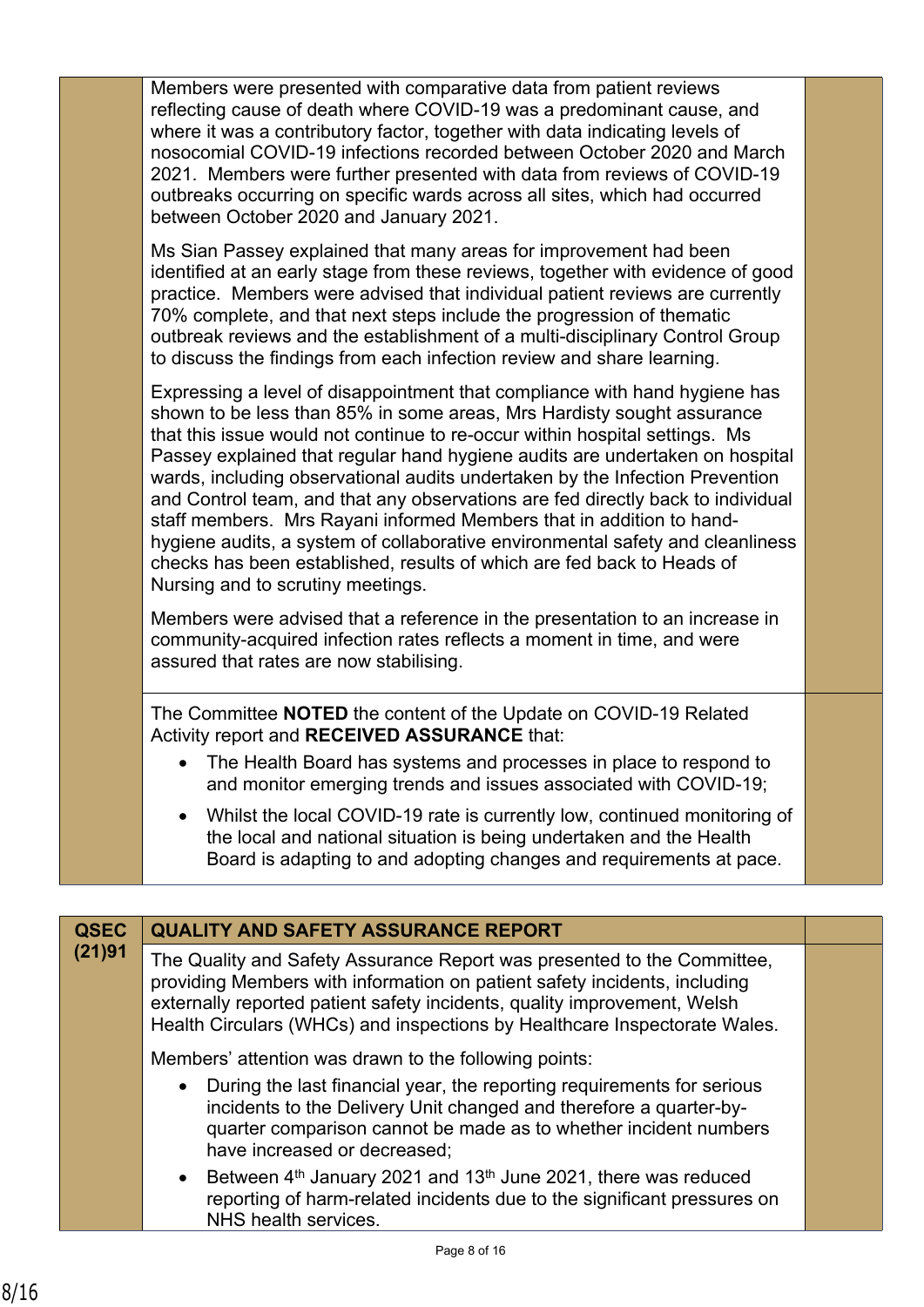|             | • From $14th$ June 2021, the term 'Serious Incident' (SI) has been<br>replaced by 'Patient Safety incident' - these being reportable nationally.<br>Whether to record incidents as SIs is left to individual Health Boards'<br>discretion. A quality assurance system is in place for incidents which<br>are recorded on Datix.                                                                                                                                                                                                      |           |
|-------------|--------------------------------------------------------------------------------------------------------------------------------------------------------------------------------------------------------------------------------------------------------------------------------------------------------------------------------------------------------------------------------------------------------------------------------------------------------------------------------------------------------------------------------------|-----------|
|             | • The Quality Improvement Team has resumed its support in priority<br>clinical areas with a high number of inpatient falls; the initial focus on<br>improvement has been in Withybush General Hospital, with the<br>introduction of monthly Falls Improvement Meetings.                                                                                                                                                                                                                                                              |           |
|             | With regard to the implementation of WHCs, many which are rated<br>$\bullet$<br>'Amber' relating to previous years (some to 2016); these will be<br>reviewed to determine which can now be closed, and by December<br>2021 it is hoped to have either closed these, or to have provided a<br>rationale for retaining 'open' status.                                                                                                                                                                                                  |           |
|             | With regard to reportable incidents, Mr Newman queried whether there are<br>areas where performance is worse and if so, whether these areas are subject<br>to heightened levels of management intervention. Ms Passey explained that<br>reports are reviewed by senior Triumvirate teams within each acute hospital,<br>adding that consideration is being given to the support which can be provided<br>to operational teams, recognising that significant pressure due to the COVID-<br>19 pandemic has impacted upon performance. |           |
|             | Mrs Rayani highlighted WHC 012-21: Implementing the agreed approach to<br>preventing Violence and Aggression towards NHS staff in Wales and<br>suggested that this be moved to the remit of the Health and Safety Committee<br>(HSC). Mrs Hardisty, as HSC Chair, agreed.                                                                                                                                                                                                                                                            | <b>SW</b> |
|             | The Committee:                                                                                                                                                                                                                                                                                                                                                                                                                                                                                                                       |           |
|             | <b>NOTED</b> the content of the Quality and Safety Assurance Report, being<br>assured that processes are in place to review and monitor patient<br>experience highlighted through incident reporting, complaints and<br>feedback and external inspections.                                                                                                                                                                                                                                                                           |           |
|             | <b>NOTED</b> compliance with Welsh Health Circulars aligned to QSEC.<br>$\bullet$                                                                                                                                                                                                                                                                                                                                                                                                                                                    |           |
|             |                                                                                                                                                                                                                                                                                                                                                                                                                                                                                                                                      |           |
| <b>QSEC</b> | <b>ACCESSING EMERGENCY SPECIALIST SPINAL SERVICES UPDATE</b>                                                                                                                                                                                                                                                                                                                                                                                                                                                                         |           |
| (21)92      | Members received the Accessing Emergency Specialist Spinal Services<br>Update report, presented to the Committee to provide assurance that services<br>and positive outcomes are being achieved for HB residents.                                                                                                                                                                                                                                                                                                                    |           |
|             | Members were informed that access to emergency sningl services has                                                                                                                                                                                                                                                                                                                                                                                                                                                                   |           |

 $\operatorname{\mathsf{ar}}$  access to emergency spinal service historically proven challenging, despite the existence of a Spinal Protocol with Cardiff and Vale University Health Board (CVUHB) and SBUHB, and that while the protocol has been in operation since 2011, transferring patients to the relevant tertiary teams in a timely and safe manner has continued to be an issue.

Ms Claire Hathaway informed Members that since the presentation of an update to QSEC regarding access to services at its meeting on 2<sup>nd</sup> February 2021, significant progress has been made upon the spinal pathway, with a number of multidisciplinary task and finish groups having been established to undertake a holistic assessment of the entire patient pathway, and a final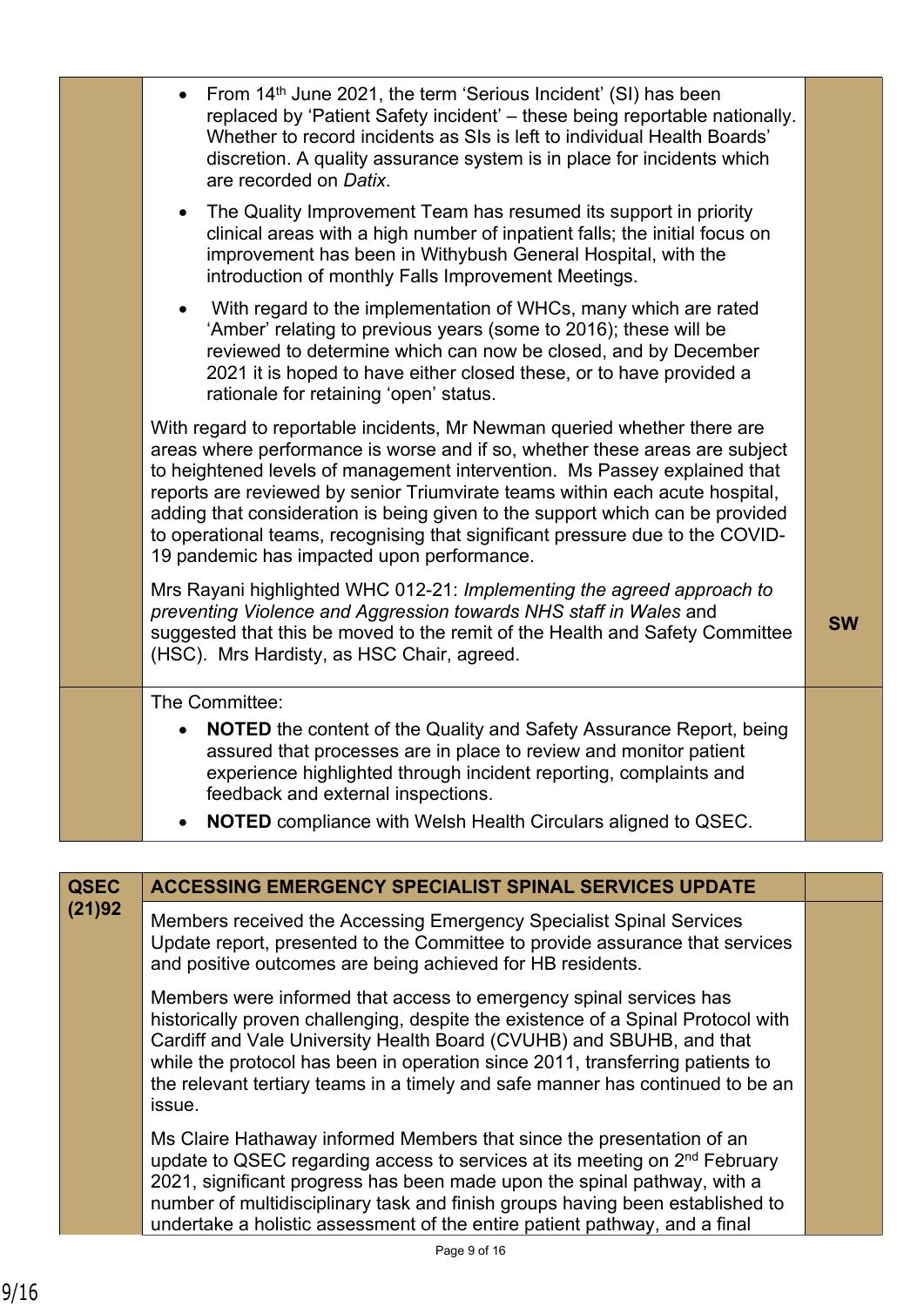|             | project report having been presented to the NHS Wales Collaborative<br>Executive Group on 6 <sup>th</sup> April 2021, where all recommendations were<br>accepted.                                                                                                                                                                                                                                                                                                                                                                                                                                                                                                                                                                   |  |
|-------------|-------------------------------------------------------------------------------------------------------------------------------------------------------------------------------------------------------------------------------------------------------------------------------------------------------------------------------------------------------------------------------------------------------------------------------------------------------------------------------------------------------------------------------------------------------------------------------------------------------------------------------------------------------------------------------------------------------------------------------------|--|
|             | Members were advised that CVUHB and SBUHB will develop a business case<br>to establish an operational delivery network (ODN) for spinal services through<br>their Regional and Specialised Services Provider Planning Partnership, and<br>that to progress this work, the Partnership has agreed to establish a shadow<br>network within existing resources which will work with the wider spinal<br>community to develop the business case for the ODN and to review trauma<br>pathways in collaboration with the Major Trauma Network (MTN). Members<br>were assured that the establishment of the MTN has facilitated easier access<br>to spinal services in CVUHB and SBUHB, and has improved patient<br>repatriation pathways. |  |
|             | Dr Kloer emphasised that the update provided related to emergency Spinal<br>Services, and that other work is being progressed in relation to elective spinal<br>treatments. Recognising that access to specialist rehabilitation in SBUHB is<br>much improved, Dr Kloer queried whether this has resulted in a reduced<br>waiting list for services. Ms Hathaway confirmed a significant improvement in<br>patient turnaround time and in post-surgery support.                                                                                                                                                                                                                                                                     |  |
|             | In response to a query from Mrs Hardisty as to whether there is currently a<br>duplication or split of services between CVUHB and SBUHB, Dr Kloer<br>explained that while SBUHB leads the ODN, having an Enhanced Trauma<br>Unit, emergency spinal work is sent to CVUHB. Notwithstanding these<br>arrangements, Dr Kloer recognised the need for further work upon urgent and<br>elective spinal pathways, which would be undertaken jointly with SBUHB and<br>CVUHB.                                                                                                                                                                                                                                                              |  |
|             | The Committee RECEIVED assurance that ongoing work on emergency<br>specialist spinal services continues, and that the introduction of the Spinal<br>Pathways through the Major Trauma Network, together with the identified<br>work streams being explored through the South Wales Spinal Network team,<br>is continuing to improve patient experience in this area.                                                                                                                                                                                                                                                                                                                                                                |  |
|             |                                                                                                                                                                                                                                                                                                                                                                                                                                                                                                                                                                                                                                                                                                                                     |  |
| <b>QSEC</b> | <b>CLINICAL AUDIT UPDATE</b>                                                                                                                                                                                                                                                                                                                                                                                                                                                                                                                                                                                                                                                                                                        |  |
| (21)93      | The Committee received a report providing a position statement with regard to<br>clinical audit activity.                                                                                                                                                                                                                                                                                                                                                                                                                                                                                                                                                                                                                           |  |
|             | Members noted the following key points:                                                                                                                                                                                                                                                                                                                                                                                                                                                                                                                                                                                                                                                                                             |  |
|             | While WG has indicated that as from March 2020, all clinical audit data<br>$\bullet$<br>collection would be suspended, this has not resulted in a total<br>suspension of data collection, and the HB has maintained a number of<br>audit projects in the interim.                                                                                                                                                                                                                                                                                                                                                                                                                                                                   |  |

- The Clinical Audit Department has been working with relevant services to conclude the 2019/21 audit programme and an annual report will be produced and presented at various forums.
- The Clinical Audit Department has been working to develop the 2021/22 audit programme, and will expand the programme to other forums and engage with other specialties to ensure that the programme is representative of the whole HB. The new programme will seek to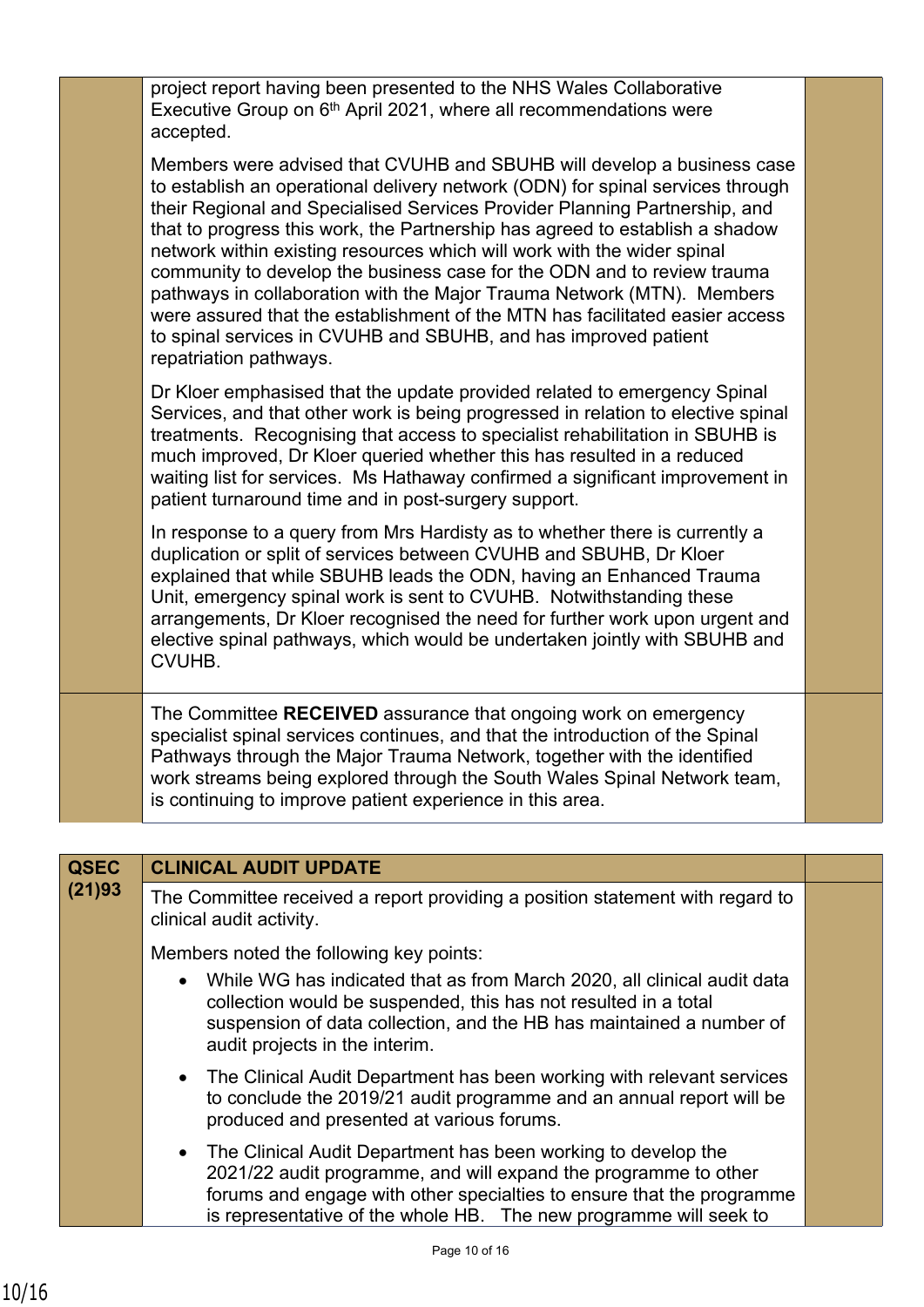|             | focus on the recovery from COVID-19, reflecting audits that assess<br>care both during and after, and provide evidence for effective new ways<br>of working, service redesign or areas that have been identified as a risk<br>during the pandemic.<br>The Clinical Audit Scrutiny Panel continues to meet, and is now under<br>the direction of a new Chair and Clinical Director for Clinical Audit.<br>Members received a presentation outlining the role of the National Joint<br>Registry (NJR). Mr Peter Cnudde advised Members that the NJR provides<br>information for patients, surgeons, Orthopaedic departments and Health                                                                                                                                                  |           |
|-------------|---------------------------------------------------------------------------------------------------------------------------------------------------------------------------------------------------------------------------------------------------------------------------------------------------------------------------------------------------------------------------------------------------------------------------------------------------------------------------------------------------------------------------------------------------------------------------------------------------------------------------------------------------------------------------------------------------------------------------------------------------------------------------------------|-----------|
|             | Boards in relation to joint replacement operations and outcomes, and supports<br>shared decision making between all parties in relation to implant surgery<br>choices. Members were informed that patients are able to obtain information<br>relating to individual surgeons and hospitals, while surgeons and hospitals can<br>view and analyse data relating to mortality and revision risks relating to<br>specific operations, in addition to profiling patient characteristics and implant<br>choices and costs. Mr Cnudde drew Members' attention to the role played by<br>the NJR in continually monitoring performance at individual surgeon and<br>hospital level, and in providing early warning to consultants and organisations<br>regarding emerging performance issues. |           |
|             | Members were advised that the NJR utilises continuous audit outcomes to<br>update relevant data, and noted recommendations that it be actively used to<br>provide information to patients, and to inform consultant appraisal processes.                                                                                                                                                                                                                                                                                                                                                                                                                                                                                                                                              |           |
|             | Responding to a query from Mrs Hardisty as to HB expectations regarding<br>consultant download of their individual NJR performance reports and<br>declaration sign-off, Dr Kloer explained that all specialists are advised to do<br>this, and undertook to provide further information to Mrs Hardisty outside of<br>the Committee meeting. Mr Subhamay Ghosh confirmed that NJR reports are<br>used as part of consultant appraisals.                                                                                                                                                                                                                                                                                                                                               | <b>PK</b> |
|             | Members thanked Mr Cnudde for an informative presentation, commenting<br>that it is helpful for the Committee to understand the NJR process, and<br>reflecting that there may be further scope to utilise the data provided by the<br>Registry in undertaking performance analysis and appraisals.                                                                                                                                                                                                                                                                                                                                                                                                                                                                                    |           |
|             | The Committee <b>NOTED</b> the role of the NJR in providing performance and<br>outcomes data relating to joint replacement surgery, and the potential of this<br>data to inform patients and to support consultant appraisal processes.                                                                                                                                                                                                                                                                                                                                                                                                                                                                                                                                               |           |
|             |                                                                                                                                                                                                                                                                                                                                                                                                                                                                                                                                                                                                                                                                                                                                                                                       |           |
| <b>QSEC</b> | <b>WAITING LIST SUPPORT PROGRAMME UPDATE</b>                                                                                                                                                                                                                                                                                                                                                                                                                                                                                                                                                                                                                                                                                                                                          |           |
| (21)94      | The Committee received an update in relation to the Waiting List Support<br>Service (WLSS) Programme, which has been established to deliver Planning<br>Objective 1E within the HB's strategic priorities, in terms of providing and<br>maintaining personalised contact with patients awaiting elective care.                                                                                                                                                                                                                                                                                                                                                                                                                                                                        |           |
|             | Members were advised that the WLSS offers a single point of contact for<br>patients, replacing a number of disparate communication and advice channels<br>which had previously been available to patients, and centralising all<br>information within a single online resource.                                                                                                                                                                                                                                                                                                                                                                                                                                                                                                       |           |
|             | Ms Marilize Du Preez informed Members that a pilot had been established to                                                                                                                                                                                                                                                                                                                                                                                                                                                                                                                                                                                                                                                                                                            |           |

Page 11 of 16 test WLSS processes, and that patient advice is being developed to reflect the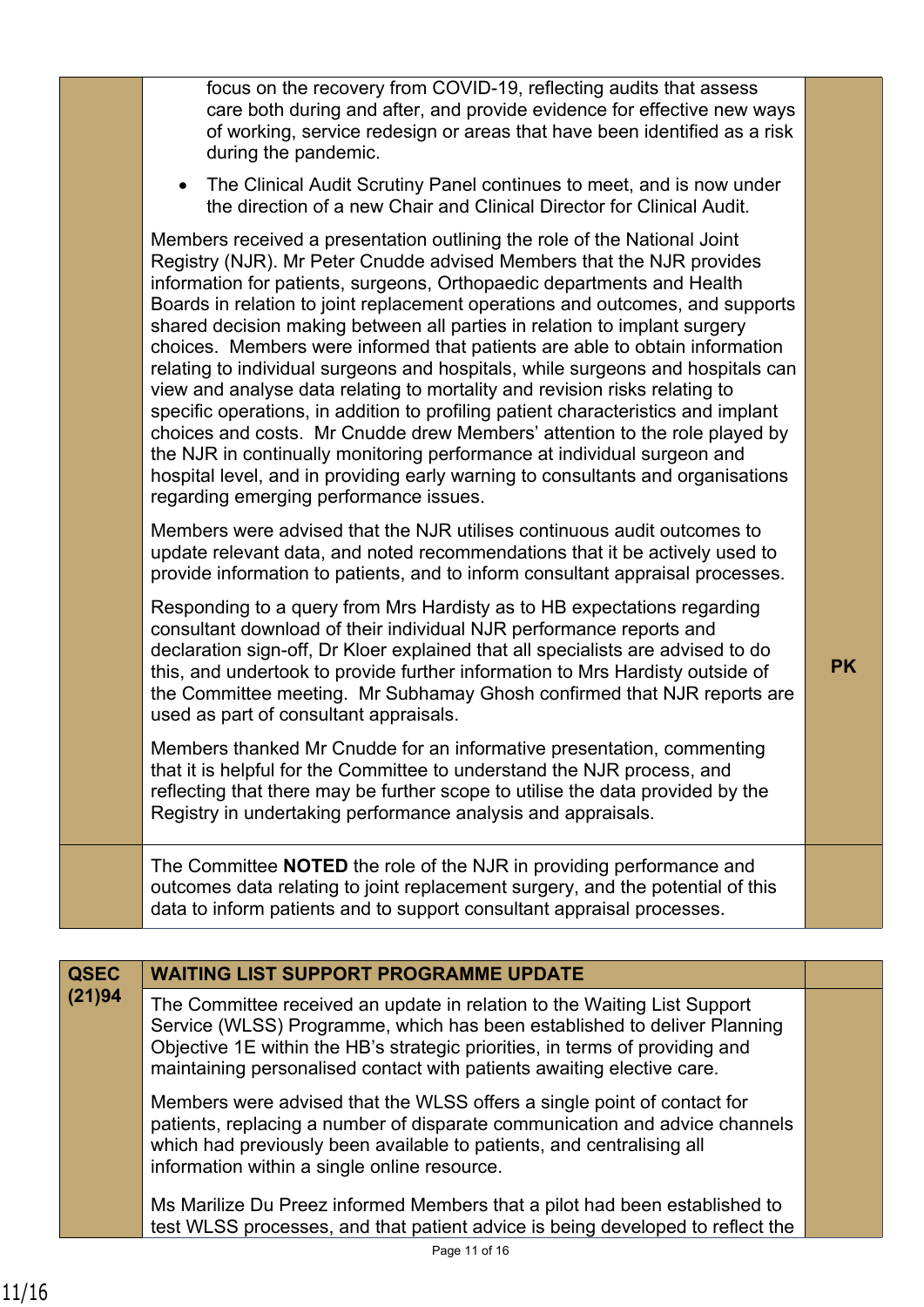| age ranges and queries of individuals accessing the service. Members were<br>informed that information is printed and sent by post to those patients who<br>expressed a preference for receiving communications in hard copy form.                                                                                                                                                                                                                                                                                                                                                                                                                                                                                     |  |
|------------------------------------------------------------------------------------------------------------------------------------------------------------------------------------------------------------------------------------------------------------------------------------------------------------------------------------------------------------------------------------------------------------------------------------------------------------------------------------------------------------------------------------------------------------------------------------------------------------------------------------------------------------------------------------------------------------------------|--|
| Noting that evaluation of the WLSS pilot indicates that each contact takes<br>approximately 7 minutes to process, Mr Newman queried how capacity would<br>be managed once the service is scaled up to match anticipated demand, and<br>whether this might necessitate a streamlining of the contact process. Ms Sian<br>Hopkins explained that the call length depends upon the cohort in which<br>individual patients are included, adding as an example that for some<br>treatments, patients may be directed to other online resources. Members<br>were assured that the provision of advice and information once, and from a<br>single point of contact, will result in freeing up nursing and clinical resources. |  |
| In response to a query from Mrs Hardisty relating to the provision of online<br>advice to patients with sensory deprivation, Members were advised that this is<br>currently being scoped, in conjunction with other agencies. Ms Hopkins<br>further assured Members that work to ensure the accessibility of resources<br>would be undertaken with Learning Disbility groups, such as the Dream Team.                                                                                                                                                                                                                                                                                                                  |  |
| Ms Lewis commended the programme, noting the robust work undertaken in a<br>short space of time, given the constrained circumstances, and the learning<br>generated by this initiative which might be shared with the wider organisation.<br>Members noted that a further, more detailed update on the WLSS would be<br>provided at the Board Seminar meeting on 19th August 2021.                                                                                                                                                                                                                                                                                                                                     |  |
| The Committee <b>NOTED</b> the work undertaken to date to develop the Waiting<br>List Support Service, recognising the complexity of this planning objective.                                                                                                                                                                                                                                                                                                                                                                                                                                                                                                                                                          |  |

| <b>QSEC</b><br>(21)95 | <b>OPERATIONAL QUALITY, SAFETY AND EXPERIENCE SUB-COMMITTEE</b><br><b>UPDATE REPORT</b>                                                                                                                                                                                                                                                                                                                                                                                                                                                                                                                                                                                                                                                                                                                                                                                                                                                                                                                                            |  |
|-----------------------|------------------------------------------------------------------------------------------------------------------------------------------------------------------------------------------------------------------------------------------------------------------------------------------------------------------------------------------------------------------------------------------------------------------------------------------------------------------------------------------------------------------------------------------------------------------------------------------------------------------------------------------------------------------------------------------------------------------------------------------------------------------------------------------------------------------------------------------------------------------------------------------------------------------------------------------------------------------------------------------------------------------------------------|--|
|                       | Members received the Exception Report from the Operational Quality, Safety<br>and Experience Sub-Committee (OQSESC) meeting held on 6 <sup>th</sup> July 2021,<br>together with the OQSESC revised Terms of Reference for approval.                                                                                                                                                                                                                                                                                                                                                                                                                                                                                                                                                                                                                                                                                                                                                                                                |  |
|                       | Mrs Hardisty expressed concern at a report from the Medical Devices Group<br>relating to the suggested re-use of single use medical items. Ms Shakeshaft<br>assured the Committee that the Medical Devices Group emphatically does not<br>support the re-use of single use, invasive items, adding that this proposal<br>related specifically to the re-use of harmonic shears.                                                                                                                                                                                                                                                                                                                                                                                                                                                                                                                                                                                                                                                    |  |
|                       | Referencing the 73 risks which have a current risk score exceeding the risk<br>tolerance level which are assigned to the Sub-Committee, Ms Lewis queried<br>whether this figure might be an under-representation and expressed a level of<br>concern in view of the fact that these risks exceed tolerances. Ms Lewis<br>further queried how these risks might be contextualised and calibrated in<br>terms of a management view of what constitutes an acceptable number of<br>risks. Mrs Shakeshaft explained that risks assigned to OQSESC have<br>historically always numbered around, or in excess of, 90, the reason being<br>that risks assigned to a number of different Directorates feed into, or are<br>escalated to, the Sub-Committee. Ms Shakeshaft added that conversations<br>relating to the number of assigned risks are frequently held at OQSESC<br>meetings, with suggestions made that a review of risk appetite be undertaken.<br>Mrs Wilson explained that with regard to risk escalation, a clear process |  |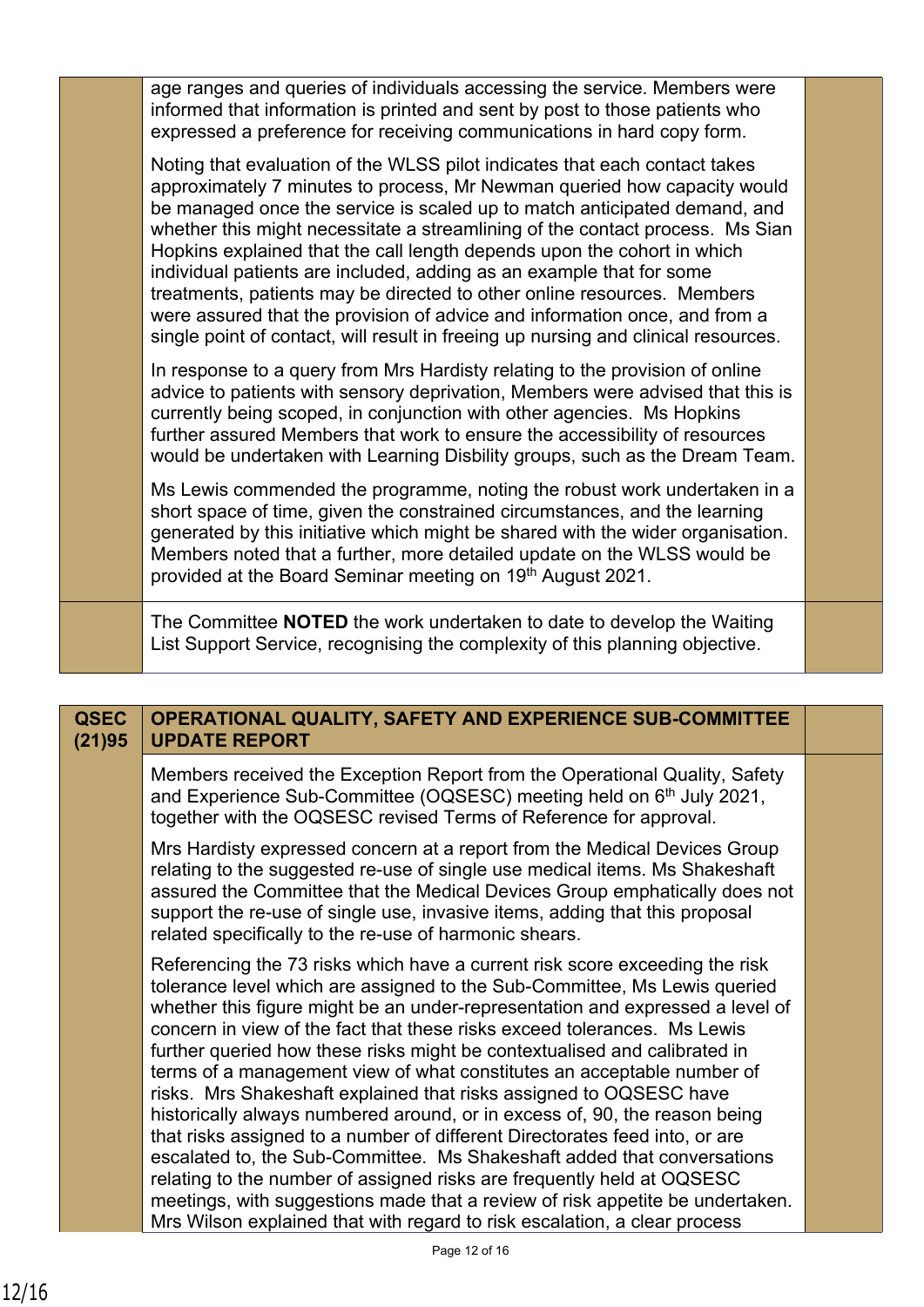regarding sign-off by the relevant Executive Director is in place, however noted that a number of the risks assigned to the Sub-Committee are out of date. Members were further advised that the number of assigned risks is, in fact, proportionate to the size of the organisation, given that they include those which are covered by the Operations and Primary Care, Community and Long Term Care Directorates. Mr Carruthers confirmed that discussions are being held on the way in which incidents and risks are recorded on the *Datix* system with the Head of Assurance and Risk, recognising that in some cases there may be duplication of records, and advised Members that work is being undertaken to review the

The Committee **NOTED** the update from the Operational Quality, Safety and Experience Sub-Committee meeting held on 6th July 2021, and **APPROVED**  the Sub-Committee's revised Terms of Reference.

level at which individual risks should be reflected.

| <b>QSEC</b><br>(21)96 | <b>LISTENING AND LEARNING SUB-COMMITTEE UPDATE REPORT AND</b><br><b>REVISED TERMS OF REFERENCE</b>                                                                                                                                                                                                                                                                                                                             |  |
|-----------------------|--------------------------------------------------------------------------------------------------------------------------------------------------------------------------------------------------------------------------------------------------------------------------------------------------------------------------------------------------------------------------------------------------------------------------------|--|
|                       | Members received the Exception Report from the Listening and Learning Sub-<br>Committee (LLSC) meeting held in August 2021, being advised that Mr<br>Newman has taken the position of Chair of the Sub-Committee, and that<br>meetings would now be held bi-monthly, rather than monthly.                                                                                                                                      |  |
|                       | Members were informed that work has been undertaken to review and<br>rationalise existing patient surveys, and that LLSC has offered to assist<br>services in undertaking surveys which will enable them to improve patient<br>experience. Mrs Rayani assured Members that patient concerns which are<br>fed into the LLSC will be addressed and would be shared with the wider<br>organisation in order to identify learning. |  |
|                       | The Committee <b>NOTED</b> the content of the Listening and Learning Sub-<br>Committee Update Report and RECEIVED ASSURANCE from the actions<br>taken by the Sub-Committee to mitigate identified risks.                                                                                                                                                                                                                       |  |

| <b>QSEC</b> | <b>EFFECTIVE CLINICAL PRACTICE ADVISORY PANEL UPDATE</b>                                                                                                                                                                                                                                                                                                                                                                                                         |  |
|-------------|------------------------------------------------------------------------------------------------------------------------------------------------------------------------------------------------------------------------------------------------------------------------------------------------------------------------------------------------------------------------------------------------------------------------------------------------------------------|--|
| (21)97      | The Effective Clinical Practice Advisory Panel Report was presented to the<br>Committee, providing an update on the establishment of the Effective Clinical<br>Practice Advisory Panel and a summary of key matters discussed at the two<br>meetings of the Panel held in March and June 2021.                                                                                                                                                                   |  |
|             | Members noted that the Panel will play a key role in overseeing the<br>development of an Effective Clinical Practice Strategic Framework, which will<br>provide a structure for the delivery of HB Planning Objective 5K, and that the<br>Panel has considered proposals for the introduction of Medical Clinical<br>Governance Leads to act as a point of contact for clinical governance at each<br>site, aligned to the relevant Committees and Directorates. |  |
|             | Members were also advised of the role of the Panel in supporting the HB to<br>develop systems and processes for disseminating, implementing and risk-<br>assessing against NICE guidelines and quality standards, to identify any gaps                                                                                                                                                                                                                           |  |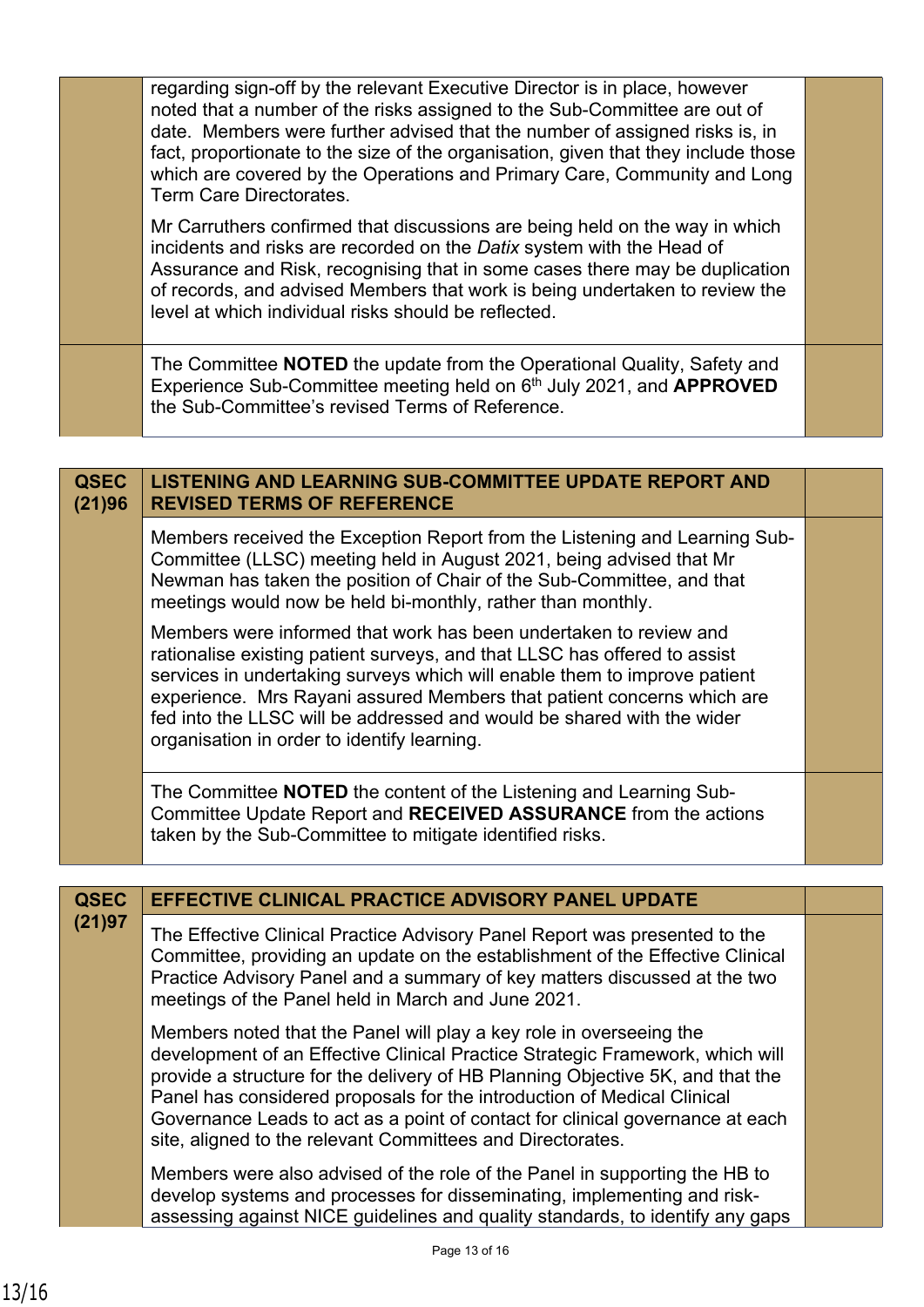and action required to improve the quality of services, and to provide assurance to WG that NICE guidelines have been considered.

Mrs Rayani highlighted the important role of Whole Hospital Audit Meetings in enabling learning from best practice to be shared across the organisation.

The Committee **NOTED** the content of the Effective Clinical Practice Advisory Panel Update Report and **RECEIVED ASSURANCE** from the progress which had been made by the Panel and by the sub-groups which report up to it.

| <b>QSEC</b> | <b>MEDICINES MANAGEMENT OPERATIONAL GROUP UPDATE</b>                                                                                                                                                                                                                                                                                                                                                                                                                                                                                                                                                                                                                                                                                                                                                                  |  |
|-------------|-----------------------------------------------------------------------------------------------------------------------------------------------------------------------------------------------------------------------------------------------------------------------------------------------------------------------------------------------------------------------------------------------------------------------------------------------------------------------------------------------------------------------------------------------------------------------------------------------------------------------------------------------------------------------------------------------------------------------------------------------------------------------------------------------------------------------|--|
| (21)98      | The Medicines Management Operational Group (MMOG) Update Report was<br>presented to Committee, providing an overview of the work undertaken by the<br>Group during 2020/21, together with the MMOG and Local Intelligence<br>Network Annual Reports for 2020/21.                                                                                                                                                                                                                                                                                                                                                                                                                                                                                                                                                      |  |
|             | Members were informed that as the report covers the previous 6-month<br>period, specific patient safety reports had been previously highlighted to the<br>Committee, and were assured that the report demonstrates the positive<br>progress and collaborative work which has been undertaken between Primary<br>and Acute Care since March 2021.                                                                                                                                                                                                                                                                                                                                                                                                                                                                      |  |
|             | Members' attention was directed to the significant work undertaken to ensure<br>that the operational processes in the HB's Aseptic Units meet the necessary<br>standards to mitigate risks, as evidenced in recent audits, and noted that work<br>relating to the facilities in which Bronglais and Withybush General Hospitals<br>Aseptic Units operate is required in order to move the Units from a 'Critical' to<br>a 'Satisfactory' risk position.                                                                                                                                                                                                                                                                                                                                                               |  |
|             | Members were advised that an increasing risk has been identified in the lack<br>of e-prescribing and medicines administration (EPMA) systems and the<br>continued use of paper systems within the HB, with a recent WG review<br>having highlighted risks relating to a lack of electronic systems, together with<br>the patient safety benefits of moving to an e-prescribing system. Members<br>were informed that while significant levels of engagement across all<br>professions are required to implement an EPMA system, benefits from the<br>system are already being evidenced within SBUHB in terms of significant<br>reductions in medication errors, increased efficiency in prescribing processes,<br>and the availability of live data to support audit, quality improvement and<br>financial controls. |  |
|             | Responding to a query from Ms Lewis as to whether the HB is actively<br>considering the implementation of an EPMA system, Mrs Jenny Pugh Jones<br>advised Members that a meeting would be held on 11 <sup>th</sup> August 2021 to<br>consider the development of a business case for an e-prescribing system,<br>adding that a framework outlining specifications had already been developed.<br>Members were further informed that both the HB and WG are very supportive<br>of a move to an EPMA system.                                                                                                                                                                                                                                                                                                            |  |
|             | Mr Newman reflected that while a significant financial investment would be<br>required to implement e-prescribing within the organisation, this would be<br>justified by the benefits in terms of increased patient safety, and commented<br>upon the impetus that would be required in order to establish full engagement<br>across the HB with the implementation of an EPMA system.                                                                                                                                                                                                                                                                                                                                                                                                                                |  |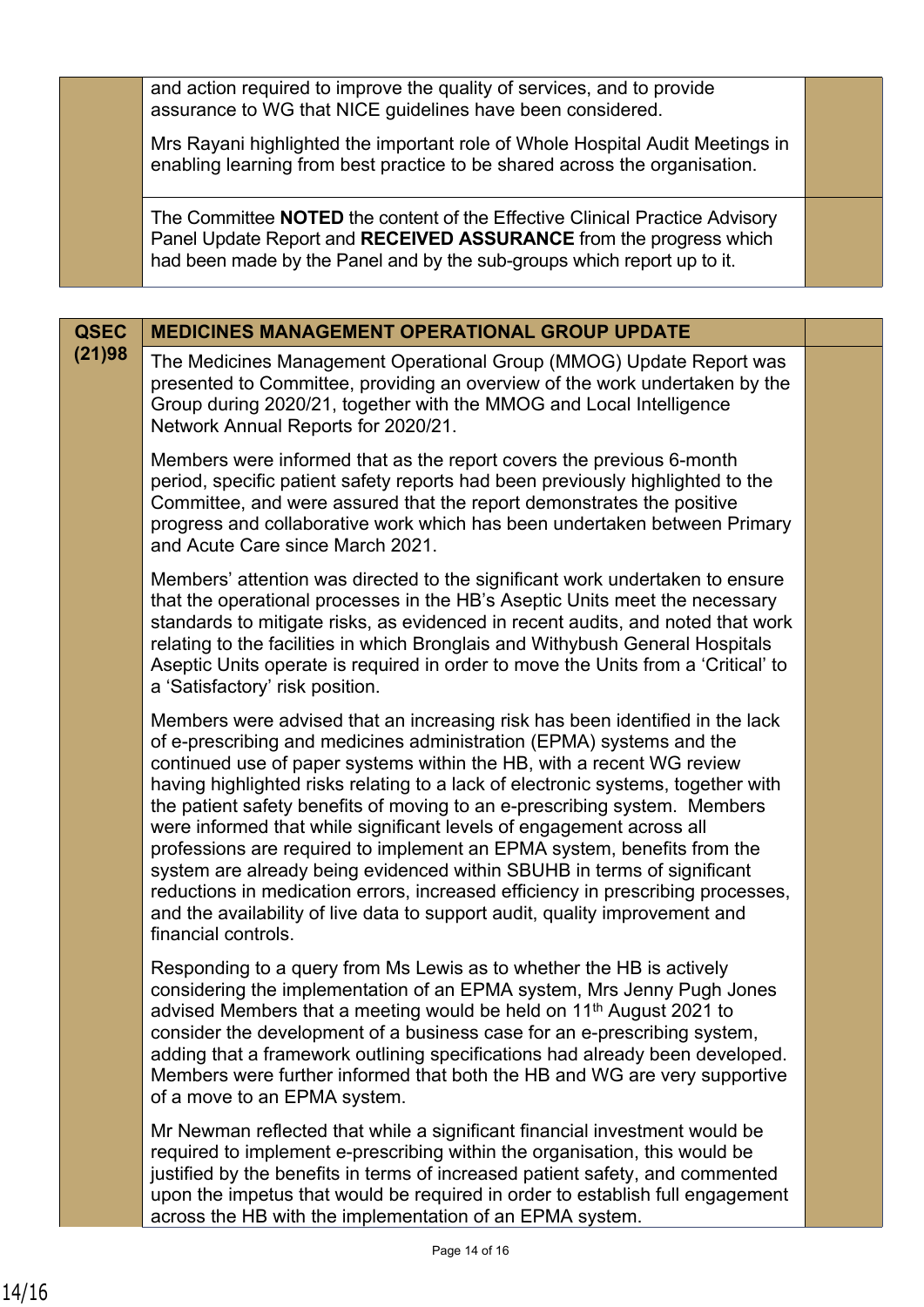The Committee **NOTED** the content of the Medicines Management Operational Group Update Report and **RECEIVED ASSURANCE** that actions taken by the Group to mitigate identified risks are adequate. The Committee also **NOTED** the MMOG and Local Intelligence Network Annual Reports for 2020/21

| <b>QSEC</b> | <b>POLICIES FOR APPROVAL</b>                                                                                                                                                                                                                                                                                               |  |
|-------------|----------------------------------------------------------------------------------------------------------------------------------------------------------------------------------------------------------------------------------------------------------------------------------------------------------------------------|--|
| (21)99      | The Committee received the updated Putting Things Right: Management and<br>Resolution of Concerns Policy for approval, being advised that the policy had<br>been through due written control documentation process and consultation,<br>and would be brought back to QSEC for review at whichever point is<br>appropriate. |  |
|             | Members also approved a request to extend the review dates of the following<br>policy documents to 31 <sup>st</sup> December 2021, to allow sufficient time and<br>resources to finalise the review process:                                                                                                               |  |
|             | Staff Attending Inquests/ Court and Assisting Police Investigations<br>Guideline;                                                                                                                                                                                                                                          |  |
|             | The Production and Use of Surveys Guideline;                                                                                                                                                                                                                                                                               |  |
|             | The Use of Patient and Carer Information Policy;<br>$\bullet$                                                                                                                                                                                                                                                              |  |
|             | Use of Patient and Carers Stories Guidelines.                                                                                                                                                                                                                                                                              |  |
|             | The Committee APPROVED the updated Putting Things Right: Management<br>and Resolution of Concerns Policy and APPROVED a request to extend the<br>review dates of the following written control documents:                                                                                                                  |  |
|             | • Staff Attending Inquests/ Court and Assisting Police Investigations<br>Guideline;                                                                                                                                                                                                                                        |  |
|             | The Production and Use of Surveys Guideline;<br>$\bullet$                                                                                                                                                                                                                                                                  |  |
|             | The Use of Patient and Carer Information Policy;                                                                                                                                                                                                                                                                           |  |
|             | Use of Patient and Carers Stories Guidelines.                                                                                                                                                                                                                                                                              |  |

| <b>QSEC</b><br>(21)100 | <b>QUALITY, SAFETY &amp; EXPERIENCE ASSURANCE COMMITTEE WORK</b><br>PROGRAMME 2021/22                                                                                                    |  |
|------------------------|------------------------------------------------------------------------------------------------------------------------------------------------------------------------------------------|--|
|                        | The Committee received the Quality, Safety & Experience Assurance<br>Committee Work Programme 2021/22, noting that this would be updated in<br>light of discussions held at the meeting. |  |
|                        | The Committee NOTED the Quality, Safety & Experience Assurance<br>Committee Work Programme 2021/22.                                                                                      |  |

| QSEC QUALITY, SAFETY & EXPERIENCE ASSURANCE COMMITTEE DECISION<br>(21)101   TRACKER 2021/22 - AMBER ACTIONS ONLY |  |
|------------------------------------------------------------------------------------------------------------------|--|
| No report presented as all actions have been completed.                                                          |  |